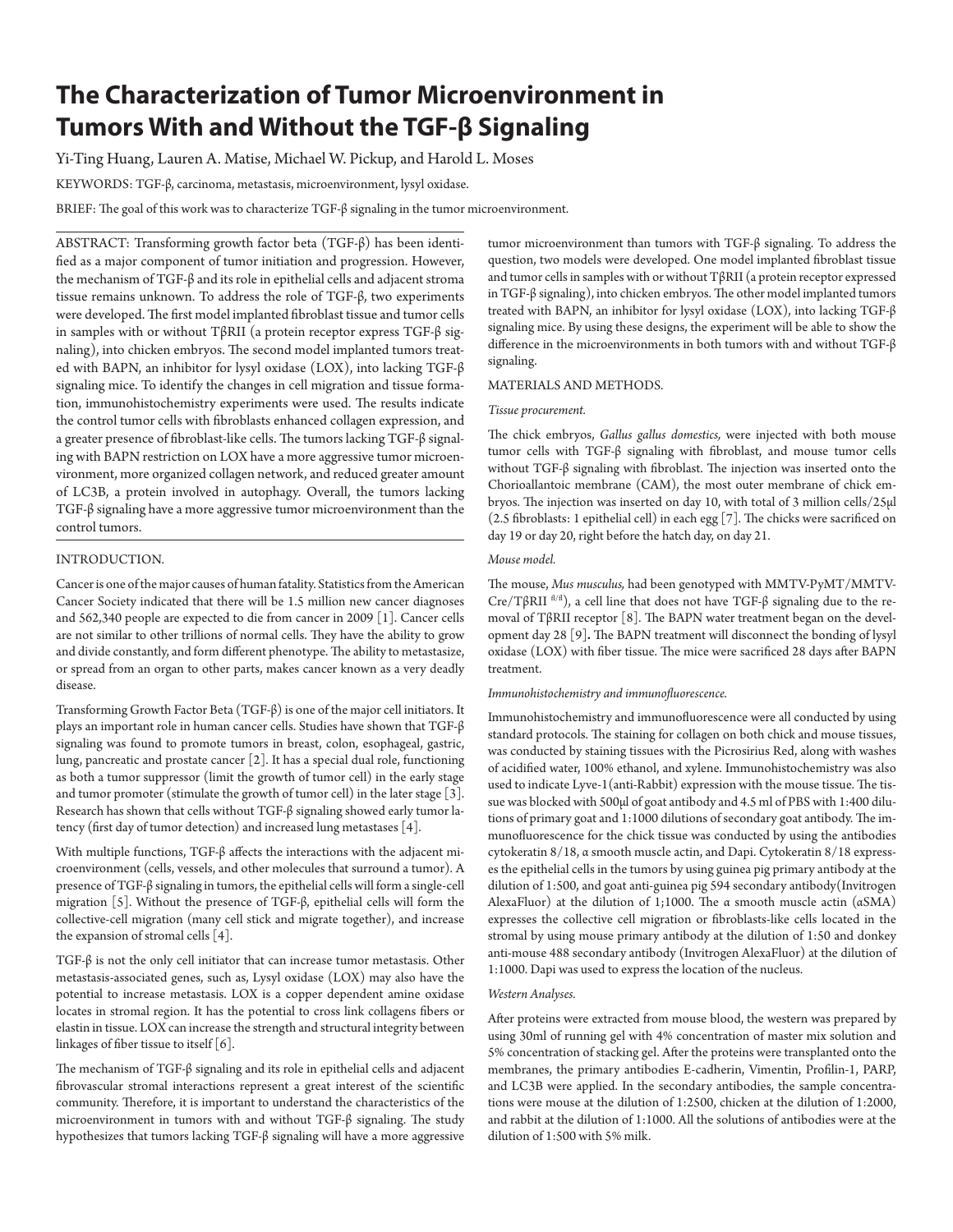# RESULTS.

## *Mouse tumors without TGF-β signaling in chick embryo increase collective epithelial cell formation and decrease fiber-like cell migration.*

To test the effect of TGF-β signaling on the microenvironment in the chick embryo, immunofluorescence was conducted. The antibodies cytokeratin 8/18 amplify the epithelial cells, and α Smooth Muscle Actin amplifies the fibroblast-like cells in the stromal area to visualize the differences in cell migration and number of cells located at the stroma (Figure 1). The observation of tumors with TGF-β and tumors without TGF-β has a different epithelial cell formation. With the presence of TGF-β and fibroblast tissue (control), the epithelial cells are more scattered, individual, and exhibit a more singular formation (Figure 1a). However, tumors without TGF-β and fibroblast tissues (KO), the epithelial cells are group as a whole and exhibit collective formation (Figure 1e). As for the difference in stromal cell region, control with fibroblast tissues had a higher presence of fibro-like cells, which can indicate more singular cell migration (Figure 1b). On the other hand, the KO and fibroblast had less presence of fibro-like cells, which has less singular migration. As shown in Figure 1d and 1h, there is more heterogeneity of epithelial and fibro-like cells in the control tumors than in the knockout tumors.



**Figure 1.** Immuno-fluorescence of tumor sections. Cytokeratin 8/18 express epithelial cells in red (**a**,**e**). α Smooth Muscle actin express fibro-like cells or migration cells in green (**b**,**f**). Dapi staining indicated the nucleus of cells in blue (**c**,**g**). The overlay of all cells (**d**,**h**). Epithelial cells in the control + fibroblast tumors exhibit mesenchymal characteristic (αSMA) in stromal regions, while the KO + fibroblast tumors show collective formation of the epithelia with limited expression of αSMA in the surrounding stroma.

# *Mouse tumors without TGF-β signaling implanted in chick tissues have a lesser concentration of collagen expression.*

Histological analysis was used to test the effect of TGF-β signaling on collagen fibers. In the absence of TGF-β and fibroblast tissues, there is a lower concentration of collagen fibers and most of collagen fibers surround the epithelial cells expressed in the stromal area (Figure 2b,d) In the presence of TGF-β and fibroblast, there is a higher concentration of collagen fibers, and the collagen fibers are mostly expressed within the epithelial cells (Fig. 2a,c).





**Figure 2.** Picrosirius Red Staining of tumor sections. Darker pink color equates to higher<br>collagen expression. expression. Collagen fiber expression is greater and more dispersed in control + fibroblast tumors. However, the collagen present in the KO + fibroblast tumors is more organized around individual tumor nodes.

*Mouse tissues without TGF-β signaling and with BAPN treatment have less organized collagen fibers.* 

The mouse tissues without TGF-β signaling were treated with BAPN. BAPN treatment was able to channel out the bonding of lysyl oxidase (LOX) with collagen fibers. By using histologic analysis, it indicated that the tumor without TGF-β signaling with BAPN treatment has less organized collagen fibers in the stroma (Figure S1b, d), than the tumor without TGF-β signaling with no BAPN treatment (Figure S1a, c).

# *Mouse tissues with the absence of TGF-β signaling and without BAPN treatment have more LC3B protein expression.*

By testing the mechanisms of tumors lacking TGF-β with and without BAPN treatment for multiple protein expression, there were no significant differences in protein E-cadherin, Vimentin, Profilin-1, and PARP (Figure 3). However, the only difference in protein expression was LC3B, which had a higher expression in tumors without BAPN treatment. The experiment indicated that there was more expression of cell death in tumors without BAPN treatment.



**Figure 3.** Protein expressions of E-cadherin<br>(ceLacking adhesion),  $\tilde{C}$ ce*Lacking* Vimentin (fibroblasts- like cell), Profilin1 (cellular migration), and PARP (cell death) did not show a significant difference in KO with BAPN and without BAPN. However, there was a difference in protein expression LC3B (cell death) which KO without BAPN treatment has a greater LC3B expression than KO with BAPN.

*Mouse tissues without TGF-β signaling and BAPN treatment have less expression of LYVE-1 + cells*.

By observing the difference of lymphatic concentration in mouse tissues, the experiment indicated that KO with BAPN treatment have less concentration of LYVE-1+ cells (SF. 2b,d), and KO without BAPN treatment have a greater LYVE-1 + cells expression in the tumor (SF. 2a.c).

# DISCUSSION.

#### *TGF-β regulation on cellular migration.*

The hypothesis of this project was that tumors lacking TGF-β signaling will have a more aggressive tumor microenvironment than tumors with TGF-β. TGF-β plays an important role in regulating cellular differentiation and migration [4]. The data support the hypothesis that without TGF-β signaling, the epithelial cells will collectively migrate, which promotes massive tumor metastases.

Without TGF-β signaling, tumors can also increase carcinoma associated fibroblasts, which contributes to cellular migration and progression that induces metastases [2]. However, the result of chick embryo model showed that there were more fibroblast-like cells in the control fibroblast tumors than in KO fibroblast tumors (Fig 1). Although there was a higher expression of fibroblast-like cells in the control, it is not known specifically whether those cells are a singular formation of epithelial cells or adjacent fibroblast. When the epithelial cells move closely out of the cell membrane, the characteristic of an epithelial cell will tend to have a more longitudinal shape which is similar to fibroblast tissues [10].

## *TGF-β regulates different collagen fibers development.*

It is well known that the loss of TGF-β signaling can have an effect on inducing adjacent microvascular cells [4]. The data showed that in the control chick tumors with fibroblast, the tumors have a more expression of collagen fibers